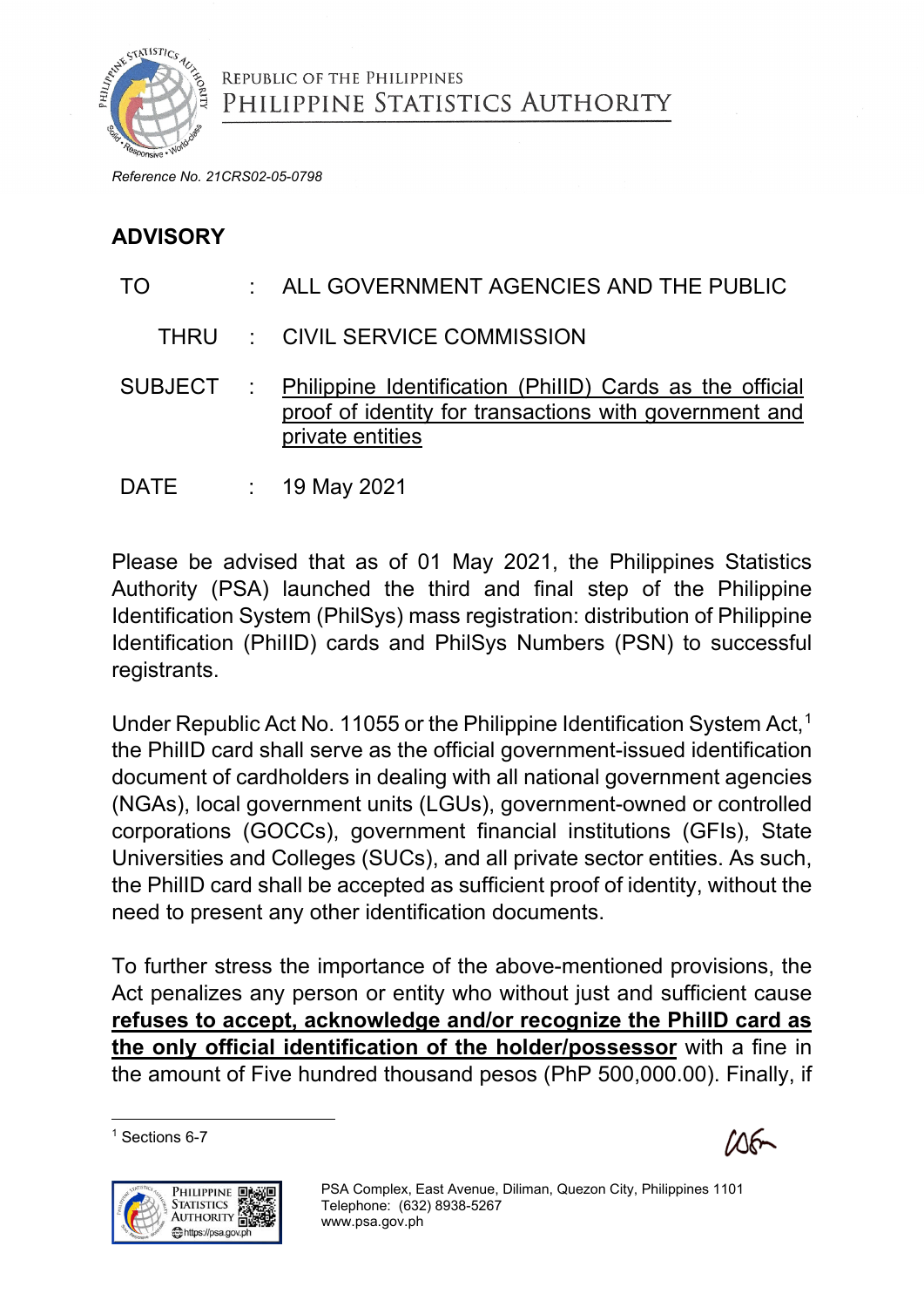Reference No. 21CRS02-05-0798 Subject: Philippine Identification (PhiIID) Cards as the official proof of identity for transactions with government and private entities Date: 19 May 2021

the violation is committed by government official or employee, the penalty shall include perpetual absolute disqualification from holding any public office or employment in the government, including any GOCCs, and their subsidiaries.

Please find in the attached Annex an illustration of the PhilID card and description of relevant security features, which can be used to determine its authenticity.

Furthermore, in line with the Government's commitment to personal data protection, tokenization<sup>[2](#page-1-0)</sup> of the PSN has been adopted as a key privacyby-design and security strategy of the PhilSys. To this end, please be advised that the permanent and irrevocable 12-digit PSN is microprinted on the back face of a registered person's PhilID, which allows the registered person to retrieve their PSN when needed but also, importantly, to prevent others from being able to easily see or capture the PSN. A 16 digit PhilID Card Number (PCN) – essentially a public and replaceable token of the PSN that is valid for the life of the PhilID card – is printed conspicuously on the front face of the PhilID card, and is intended to be used for authentication purposes.

Registered persons are advised not to use their PSN for transactions but instead to use their PCN. Similarly, government agencies and private entities should not request or seed the PSN. The PhilSys will provide another form of token to be stored in databases of relying parties that are integrated with the PhilSys, subject to guidelines that will be issued by the PSA in the near future.

Digital authentication and e-KYC using fingerprint, iris, facial, SMS-based One Time Passwords or demographic verification will be launched by PSA towards the end of 2021. These PhilSys-enabled Services will allow identity to be verified even without the need for a physical PhilID, using the PCN or other tokens.

<span id="page-1-0"></span>

 $2$  Tokenization refers to the substitution of a sensitive data element (e.g. a permanent and unique identifier such as the PSN) by non-sensitive equivalents, i.e. a token (e.g. PCNs), that have no exploitable value by themselves and can be linked back to the sensitive data element when needed and revoked or rotated when needed.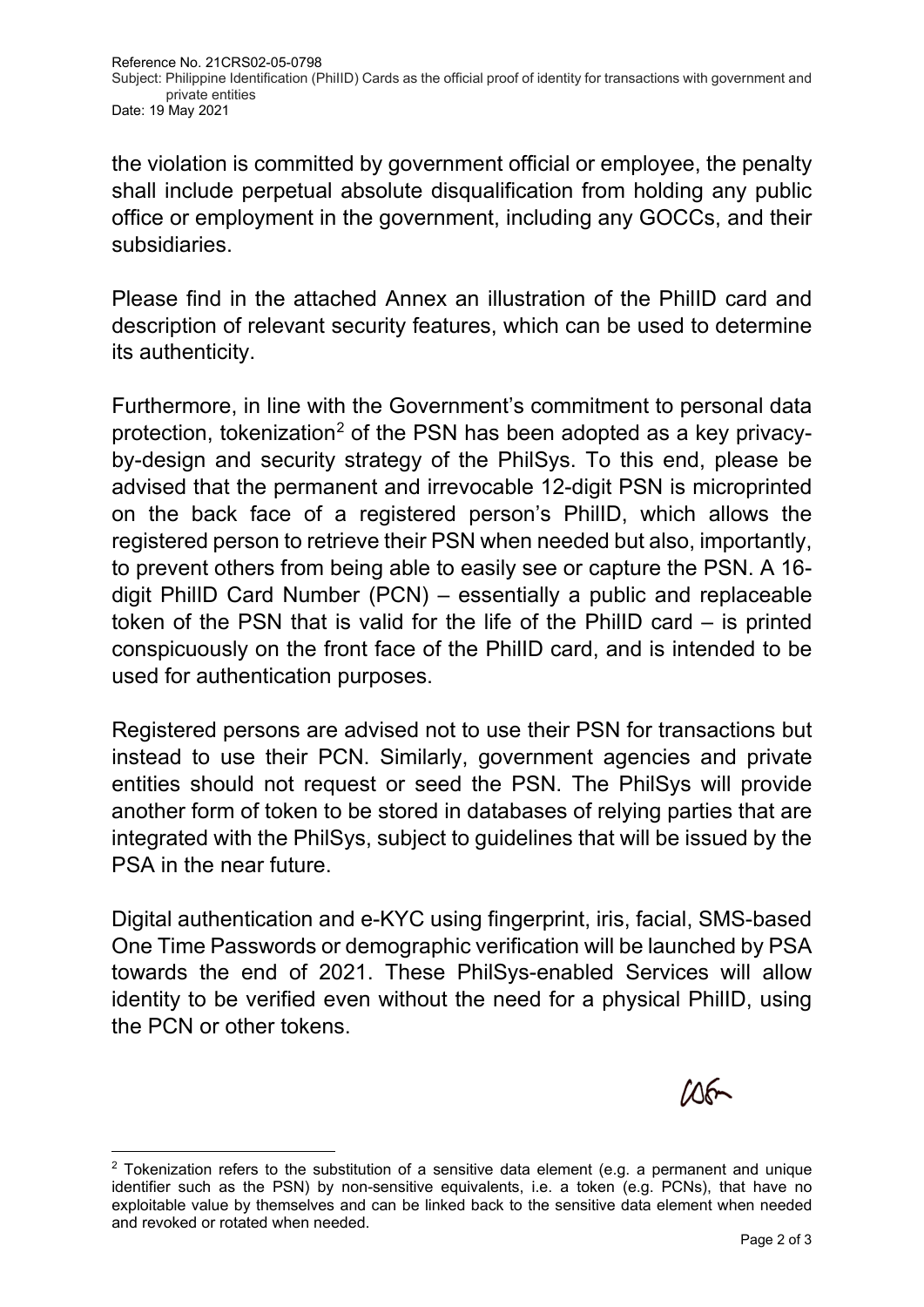Reference No. 21CRS02-05-0798 Subject: Philippine Identification (PhiIID) Cards as the official proof of identity for transactions with government and private entities Date: 19 May 2021

With this, all concerned government agencies, the private sector and the general public are advised that PhilIDs issued by the PSA shall be the official proof of identity of the cardholder in dealing with all NGAs, LGUs, GOCCs, government GFIs, SUCs, and all private sector entities.

For your information and guidance.

 $\delta$ 

**CLAIRE DENNIS S. MAPA, Ph.D. Undersecretary** National Statistician and Civil Registrar General

*DNSLM/MBG/ECQ/RDF* 

#### *Attachment:*

*1. Annex A – illustration of the PhilID card and description of relevant security features*